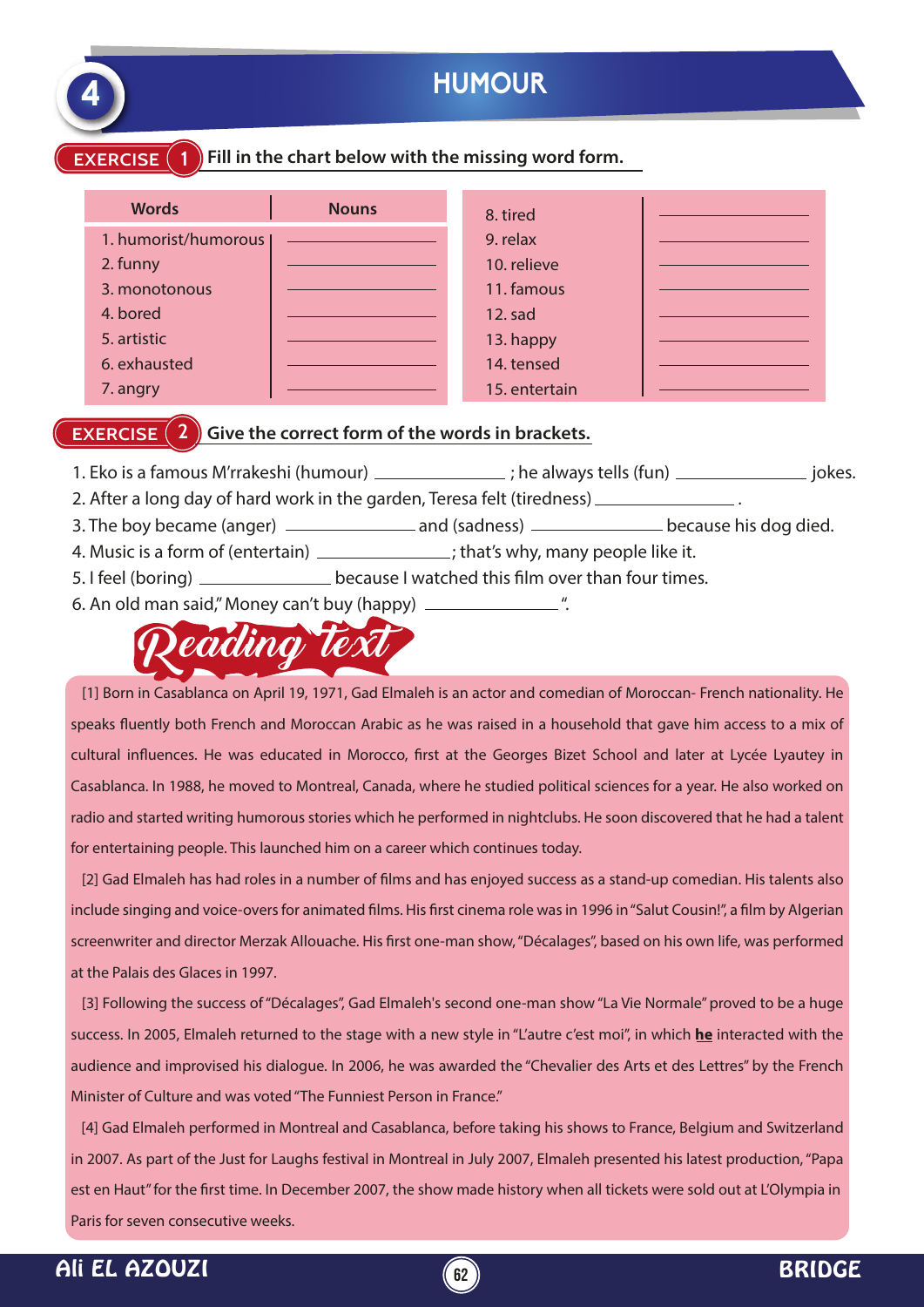[5] In 2009, Elmaleh wrote, produced and acted in the film Coco which was another great success. It was based on one of his one-man show "La Vie Normale". In 2011, the actor had a role in Woody Allen's Midnight in Paris and appeared in the film The Adventures of Tintin. No doubt, fans are looking forward to future shows by the Moroccan-born actor and comedian Gad Elmaleh.

*Adapted from: http://www.morocco.com/blog/talented-entertainer-gad-elmaleh*

#### **COMPREHENSION (15 POINTS)**

**BASE ALL YOUR ANSWERS ON THE TEXT.**

## **A COMPLETE THE FOLLOWING CHART WITH INFORMATION FROM THE TEXT. (3 pts)**

|      | Year | <b>Event</b>                                   |
|------|------|------------------------------------------------|
| $a-$ | 1971 | Gad Elmaleh was born.                          |
| $b-$ | 1997 |                                                |
|      |      | Gad was voted "The Funniest Person in France". |
|      | 2009 |                                                |

### **B ARE THESE SENTENCES TRUE OR FALSE? JUSTIFY. (3 pts)**

1. "Salut Cousin!" was Gad's first experience as an actor in the cinema.

2. People didn't like "Décalages".

3. "Papa est en Haut" was first performed at L'Olympia.

### **C ANSWER THESE QUESTIONS. (3 pts)**

- 1. Where did Gad receive his secondary education?
- 2. Why did he go to Canada?
- 3. How was "l'autre c'est moi " different from Gad's previous shows? .

### **D COMPLETE THE FOLLOWING SENTENCES. (2 pts)**

- 1. Gad realised that he could entertain people when
- 2. "Papa est en Haut" was so successful that

### **E** FIND IN THE TEXT WORDS THAT MEAN **EXECUTE:** WHAT DO THE UNDERLINED WORDS **THE SAME AS: (2 pts)**

- 1. brought up (paragraph1) :
- 2. spectators (paragraph3) :

# **IN THE TEXT REFER TO? (2 pts) F**

1. he (paragraph  $3$ ) : 2. It (paragraph  $5$ ):